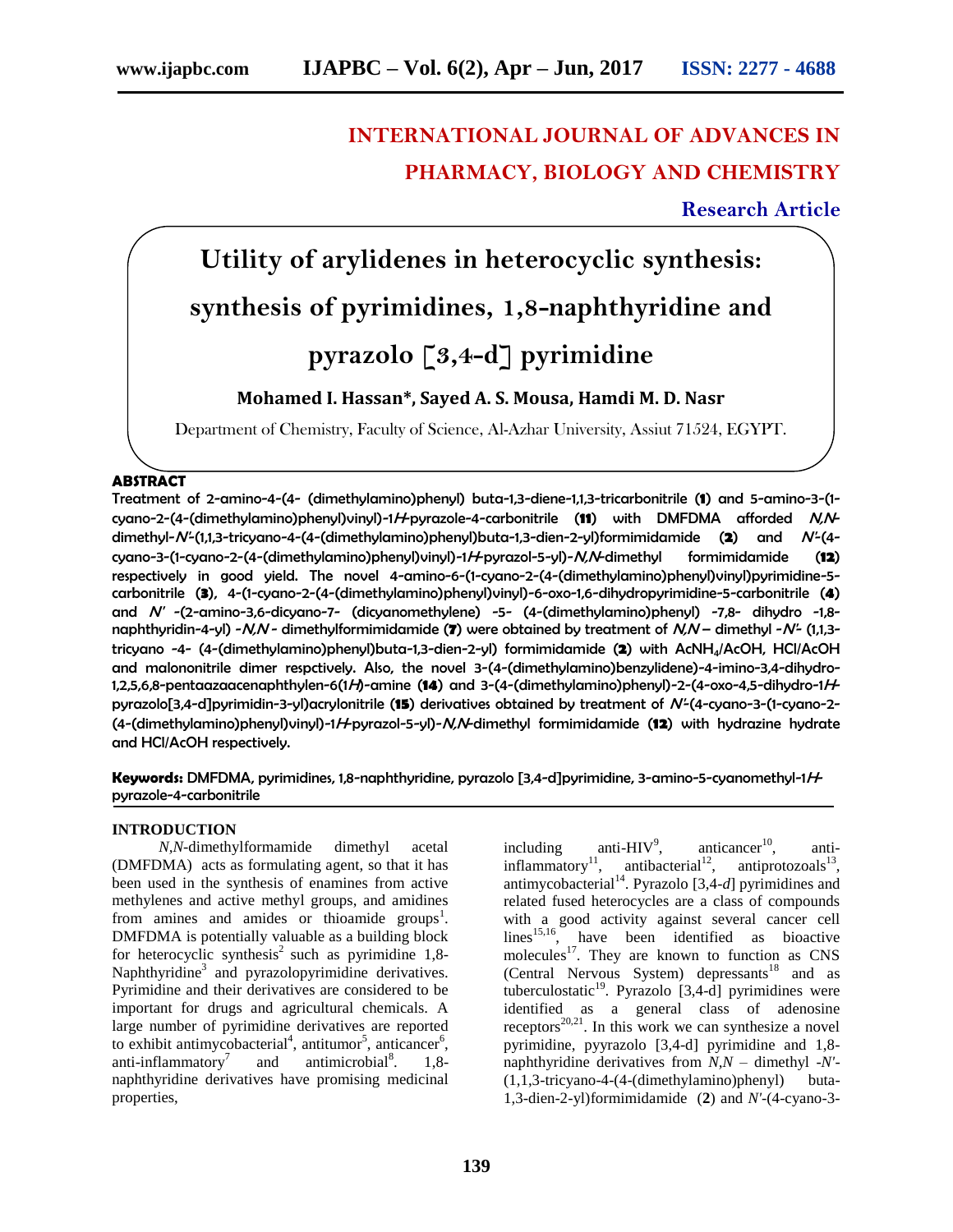(1-cyano-2-(4-(dimethylamino)phenyl)vinyl)-1*H*pyrazol-5-yl)-*N,N*-dimethyl formimidamide (**12**).

#### **MATERIALS AND METHODS**

All melting points are uncorrected. IR spectra were recorded on a Perkin-Elmer 17,100 FTIR spectrometer as KBr disks. NMR spectra were recorded on a Varian Gemini (400 MHz) spectrometer with tetramethylsilane (TMS) as an internal standard unless otherwise. Mass spectra were obtained on Finnigan 4500 (low resolution) spectrometers using electron impact (EI). Elemental analyses were carried out in the Micro-analytical Center Cairo University, Giza, Egypt.

#### **Chemistry**

*N,N***-Dimethyl-***N'***-(1,1,3-tricyano-4-(4- (dimethylamino)phenyl)buta-1,3-dien-2 yl)formimidamide (2):**

A mixture of 2-amino -4- (4-(dimethylamino)phenyl) buta-1,3-diene-1,1,3-tricarbonitrile<sup>22</sup> **1** (2.63g, 10) mmol) and DMFDMA (1.32mL, 10 mmol) in (20mL) dry 1,4-dioxane as solvent was left under reflux for 3 hours then left to cool. The resulting solid was collected by filtration, washed with ethanol, and recrystallized from ethanol to afford the respective enamine derivative as orange crystals. Yield 81%; m.p: 200-202 °C. FT-IR (KBr, υ, cm<sup>-1</sup>): 2919 (CH aliph.), 2214, 2197 (2 C≡N); <sup>1</sup>H NMR (DMSO– $d_6$ , δ, ppm): 3.02, 3.09 (2s,12H, 4CH3), 6.86, 6.88 (d, 2H, Ar-H), 7.62 (s, 1H, CH), 7.89, 7.91 (d, 2H, Ar-H), 8.29 (s, 1H, CH); Anal. Calcd. for  $(C_{18}H_{18}N_6)$ , requires C 67.9, H 5.7, N 26.4 %; found C 67.96, H 5.78, N 26.51 %.

**4-Amino-6-(1-cyano-2-(4-(dimethylamino) phenyl)vinyl)pyrimidine-5-carbonitrile (3):**



Scheme 1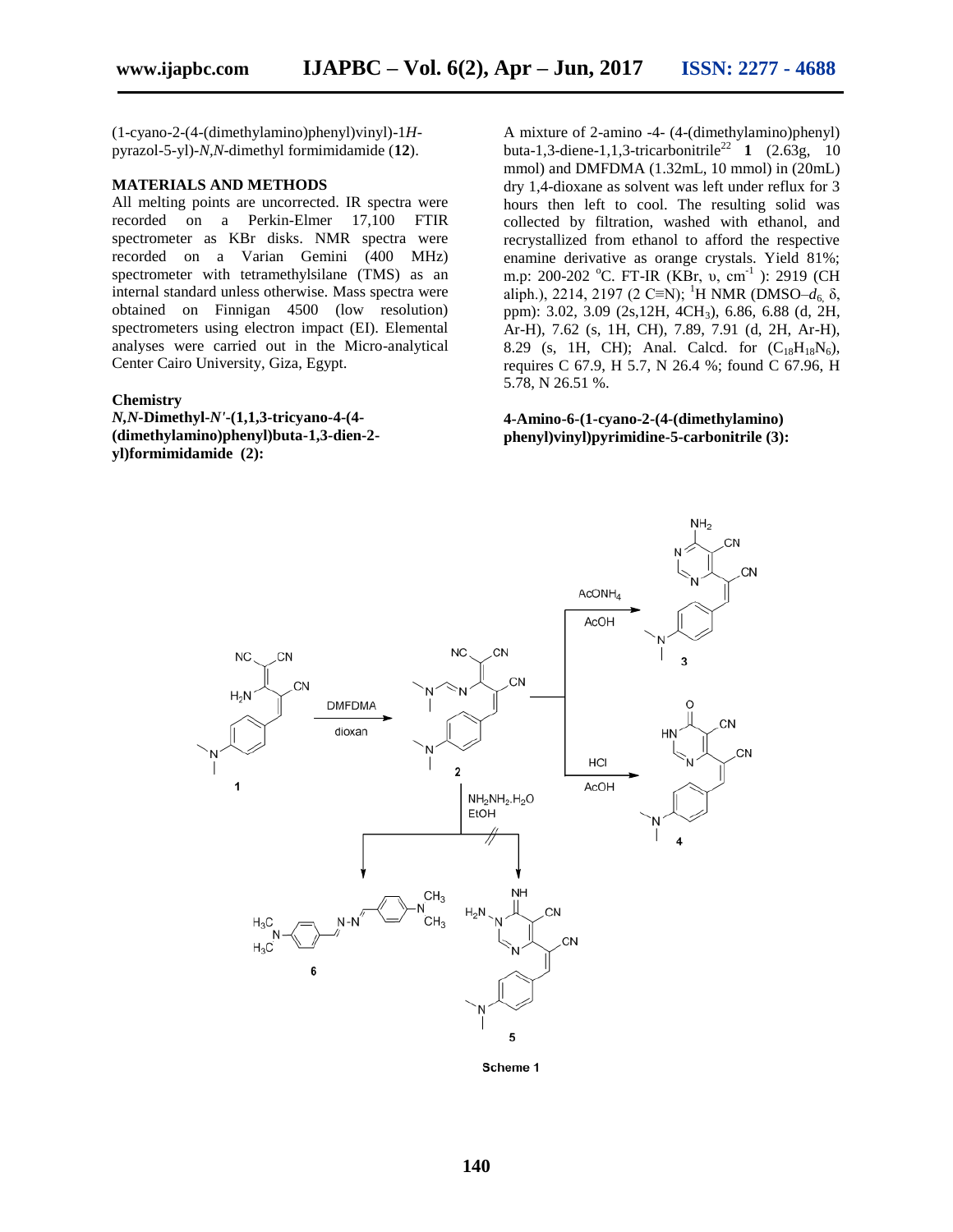CN

CN

Ν

 $N$ 



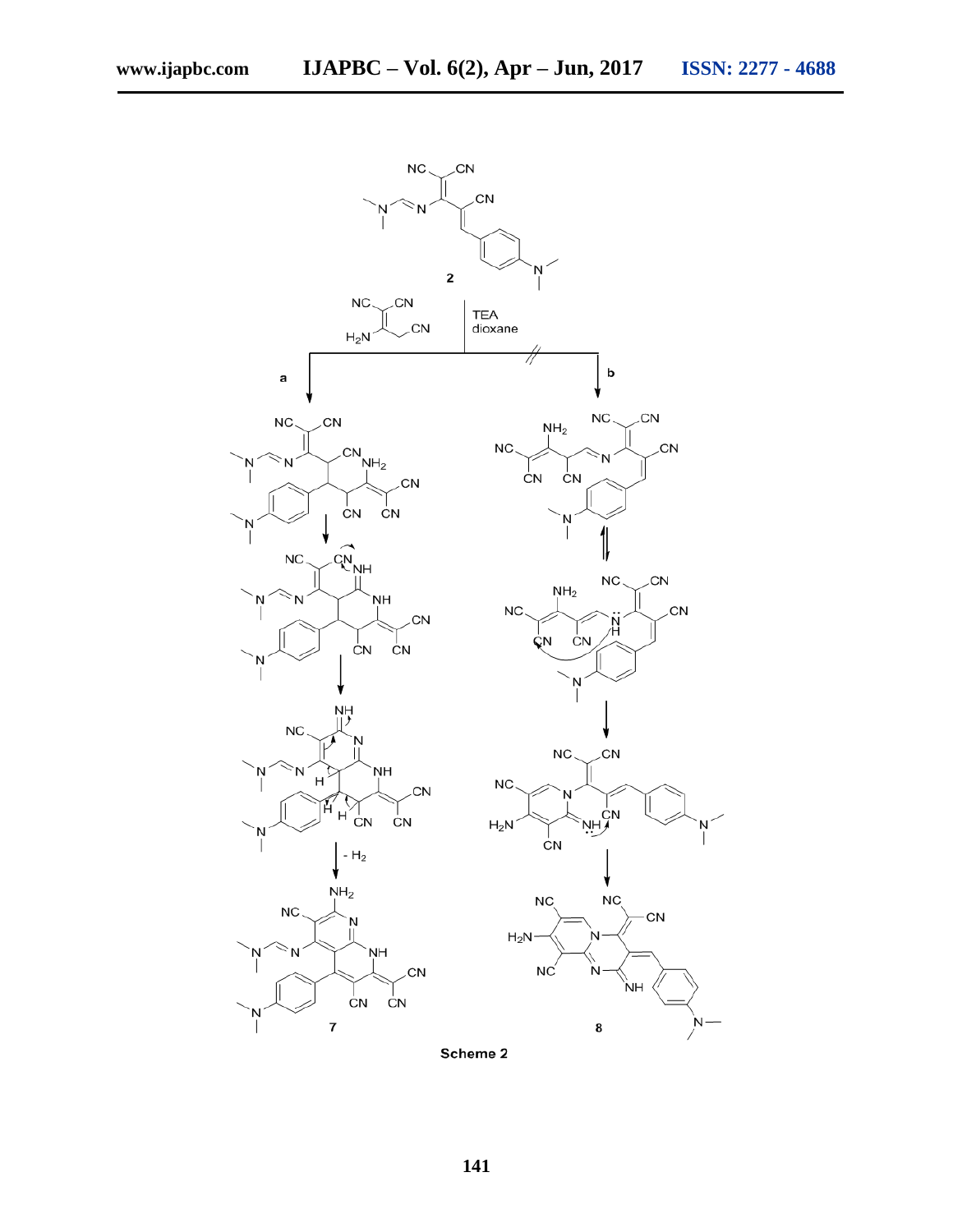

#### Scheme 3

A mixture of *N,N* - dimethyl -*N'*- (1,1,3-tricyano-4- (4- (dimethylamino) phenyl) buta-1,3-dien-2-yl) formimidamide**2** (3.18g, 10 mmol) with acetic acid (10 ml) and ammonium acetate (2.3g, 30mmol) was left under reflux for 2 hours then left to cool. The reaction mixture was poured onto ice water. The solid so formed was filtered off, washed with water, and recrystallized from ethanol as brown crystals. Yield 74.7%, m.p: 236-238°C. FT-IR (KBr, υ, cm<sup>-1</sup>): 3394, 3250 (NH<sub>2</sub>), 2212 (C≡N). <sup>1</sup>H NMR (DMSO– $d_6\delta$ , ppm): 3.05 (s, 6H, 2CH3), 6.85, 6.87 (d, 2H, Ar-H), 7.76 (s, 2H, NH2, D2O exchangeable), 7.89, 7.91 (d, 2H, Ar-H), 8.16 (s, 1H, CH), 8.52 (s, 1H, CH). Anal.Calcd. for  $(C_{16}H_{14}N_6)$ , requires, C 66.19, H 4.86, N 28.95 %, found C 66.26, H 4.92, N 28.99 %.

#### **4-(1-Cyano-2-(4-(dimethylamino)phenyl)vinyl)-6 oxo-1,6-dihydropyrimidine-5- carbonitrile(4):**

A mixture of *N, N* – dimethyl -*N'*- (1,1,3-tricyano-4- (4- (dimethylamino)phenyl) buta-1,3-dien -2-yl) formimidamide **2** (3.18g, 10 mmol) with acetic acid and hydrochloric acid (9mL, 3:1) was left under reflux for 2 hours then cool. The reaction mixture was poured onto ice water. The solid so formed was filtered off, washed with water, recrystallized from ethanol as violet crystals. Yield 72%, m.p: 280- 282<sup>°</sup>C. FT-IR (KBr, υ, cm<sup>-1</sup>): 3350 (NH), 2220 (C≡N) and 1686 (C=O amide).<sup>1</sup>H NMR (DMSO– $d_6$ δ, ppm): 3.12 (s, 6H, 2CH3), 6.88, 6.9 (d, 2H, Ar-H), 7.26(s, 1H, CH), 7.36 (s, 1H, CH),7.97, 7.99 (d, 2H, Ar-H), 8.44 (s, 1H, NH,  $D_2O$  exchangeable).<sup>13</sup>C NMR (DMSO–*d*<sub>6</sub>δ, ppm): 40.7, 97.4, 112.42, 115.8,

128.89, 130.93, 134.2, 152, 153.17, 160.18, 164.69. Anal.Calcd. for $(C_{16}H_{13}N_5O)$ , requires C, 65.97; H, 4.50; N, 24.04 %; found C, 66.05; H, 4.57; N, 24.12%**.**

#### *N'***-(2-Amino-3,6-dicyano-7-(dicyanomethylene)-5- (4-(dimethylamino)phenyl)-7,8-dihydro-1,8 naphthyridin-4-yl)-***N,N***dimethylformimidamide(7):**

 A mixture of *N,N* – dimethyl -*N'*- (1,1,3 tricyano-4-(4-(dimethylamino)phenyl)buta-1,3-dien-2-yl)formimidamide **2** (3.18g, 10 mmol) with malononitrile dimer (132g, 10 mmol) in (20mL) 1,4 dioxane as solvent and few drops of triethylamine as base was left under reflux for 3 hours then cool. The reaction mixture was poured onto ice water and acidified using dilute HCl until the solid formed. The solid so formed was filtered off, washed with water and recrystallized from ethanol as deep brown crystals. Yield 74.5%, m.p: 190-192  $^{\circ}$ C.FT-IR (KBr,  $\nu$ , cm<sup>-1</sup>):3322, 3208 (NH<sub>2</sub>, NH), 2207 (C≡N).<sup>1</sup>H NMR(DMSO–*d*<sub>6</sub>,δ, ppm):3.03,3.08 (2s, 12H, 4CH<sub>3</sub>), 4.19 (br., 2H, NH2, D2O exchangeable), 6.85, 6.87 (d, 2H, Ar-H), 7.76, 7.78 (d, 2H, Ar-H), 7.89 (s, 1H, CH), 8.73 (s, 1H, NH,  $D_2O$  exchangeable). <sup>13</sup>C NMR (DMSO– *d*<sub>6</sub>, δ, ppm):42.87, 44.2, 86.66, 92.47, 112.21, 115.39, 115.95, 116.49, 117.11, 119, 130.69, 134, 151.65, 153.29, 153.98, 154.63, 159.33, 161.77, 167.36.Anal.Calcd. for  $(C_{24}H_{20}N_{10})$ , requires C 64.27, H 4.49, N 31.23 %; found C 64.34, H 4.45, N 31.31 %.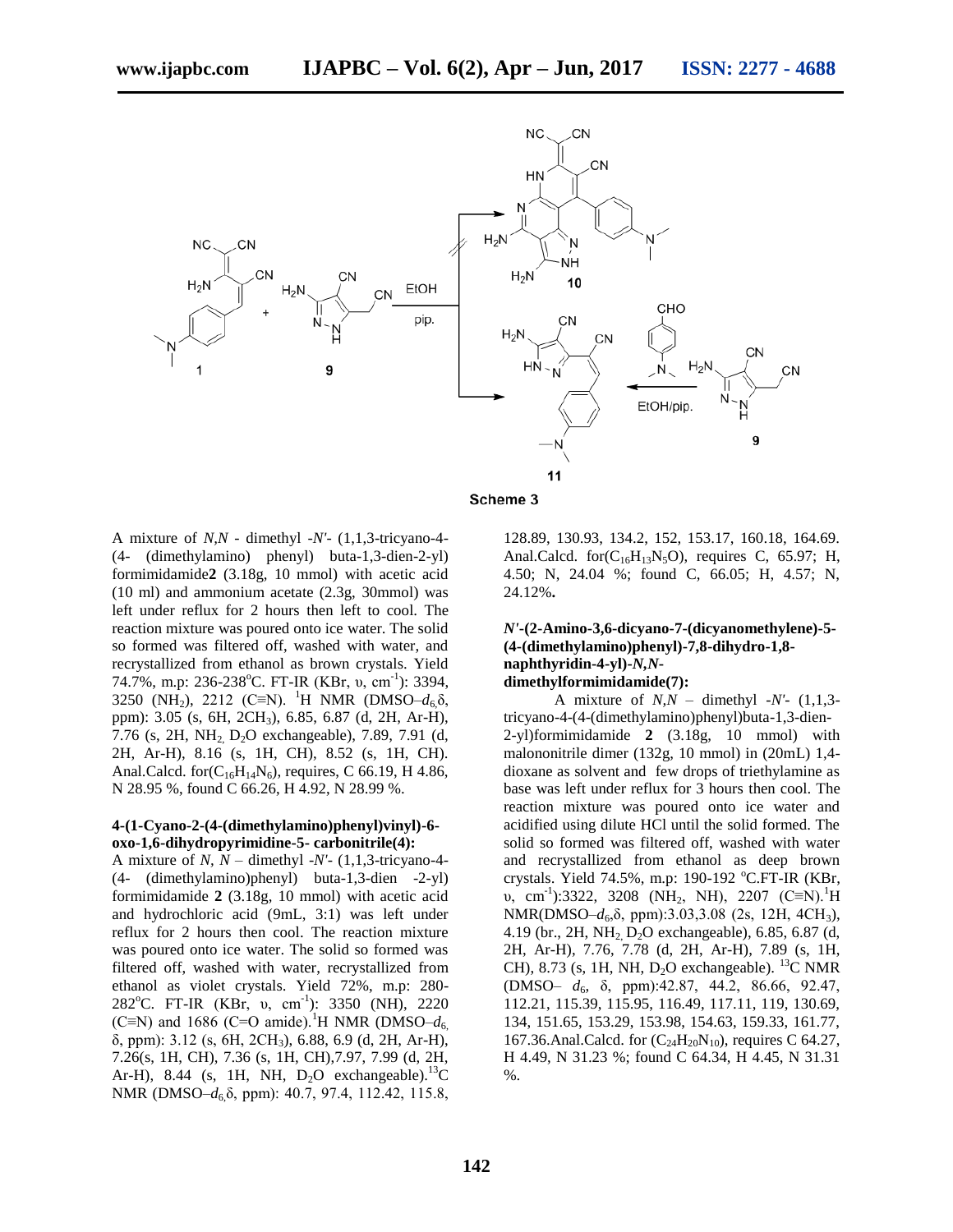

#### *N'***-(4-Cyano-3-(1-cyano-2-(4-(dimethylamino) phenyl)vinyl)-1***H***-pyrazol-5-yl)-***N,N***dimethylformimidamide(12):**

 A mixture of 5-amino-3-(1-cyano-2-(4- (dimethylamino) phenyl) vinyl) -1*H*- pyrazole -4 carbonitrile<sup>22</sup> 11 (2.78g, 10 mmol) and DMFDMA (1.32mL, 10 mmol) in dry (20 mL) 1, 4-dioxane as solvent was left under reflux for 3 hours then cool. The resulting solid was collected by filtration, washed with ethanol, and recrystallized from DMF/ethanol as brown crystals to afford the respective enamine derivative. Yield 80%; m.p: 246- 248<sup>o</sup>C. FT-IR (KBr, v, cm<sup>-1</sup>): 3222 (NH), 2915 (CH) aliph.), 2212 (C≡N); <sup>1</sup>H NMR (DMSO–*d*<sub>6</sub>δ, ppm): 3.06, 3.1 (2s, 12H, 4CH3), 6.74, 6.88 (d, 2H, Ar-H), 7.6 (s, 1H, CH), 7.62, 7.76 (d, 2H, Ar-H), 8.18 (s, 1H, CH), 12.4 (s, 1H, NH,  $D_2O$  exchangeable); Anal.

Calcd. for( $C_{18}H_{19}N_7$ ), requires C, 64.85; H, 5.74; N, 29.41%; found C 64.92, H 5.65, N 29.48 %.

#### **3-(4-(Dimethylamino)benzylidene)-4-imino-3,4 dihydro-1,2,5,6,8-pentaazaacenaphthylen-6(1***H***) amine (14):**

 A mixture of *N*'-(4-cyano-3-(1-cyano-2-(4- (dimethylamino)phenyl)vinyl)-1*H*-pyrazol-5-yl)-*N,N*dimethyl formimidamide **12** (3.33g, 10 mmol) and hydrazine hydrate (0.75mL, 15mmol) in ethanol as solvent was left under reflux for 2 hours then cool. The reaction mixture was poured onto ice water. The solid so formed was filtered off, washed with ethanol and recrystallized from DMF/ethanol as deep brown crystals.Yield70%; m.p>  $300^{\circ}$ C. FT-IR (KBr, v, cm<sup>-1</sup>) ): 3405, 3356, 3260, 3199 (NH<sub>2</sub>, NH), 2895 (CH) aliph.); <sup>1</sup>H NMR (DMSO– $d_6$ , δ, ppm): 3.05 (s, 6H,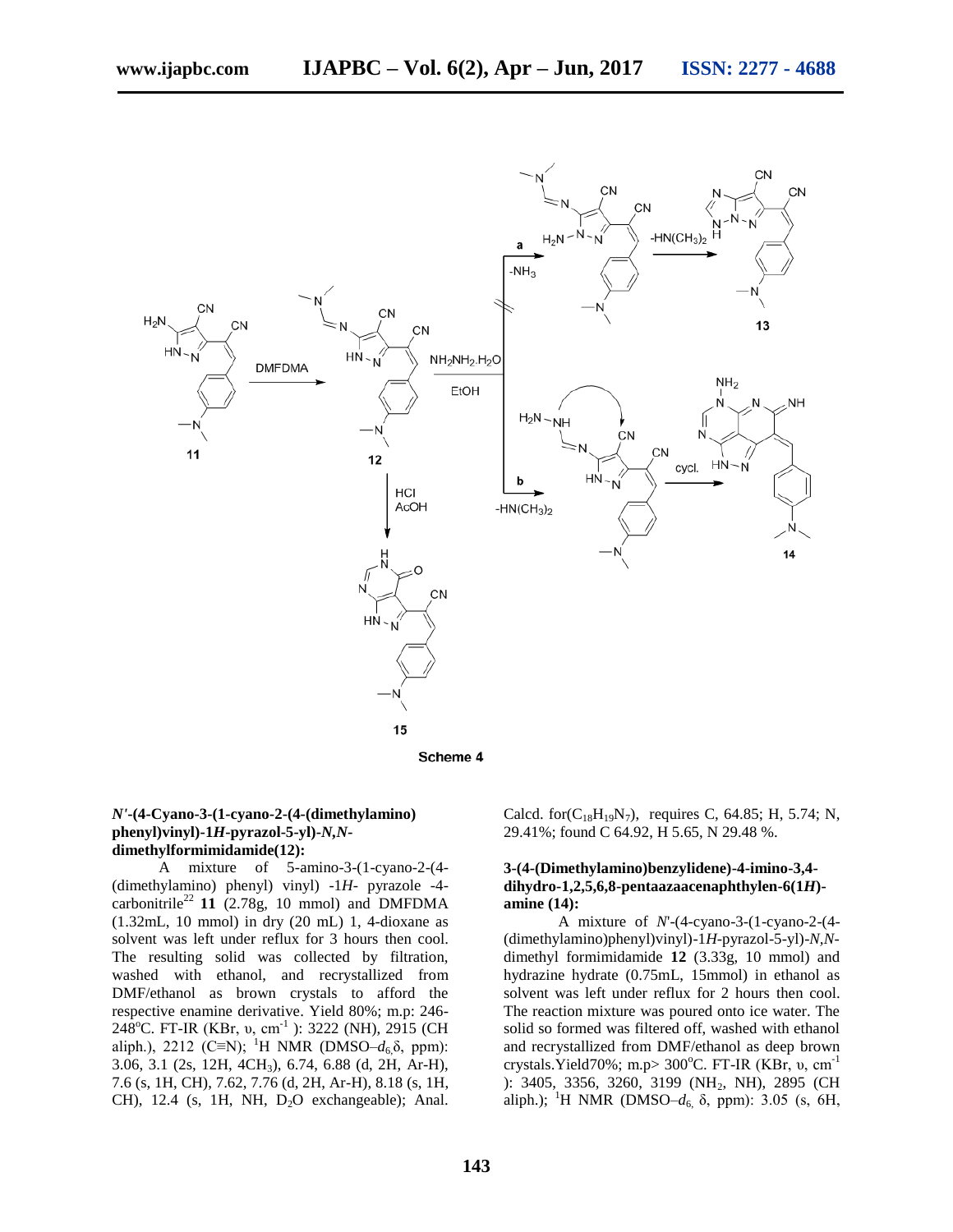$2CH_3$ ), 5.1 (br., 2H, NH<sub>2</sub>  $D_2O$  exchangeable), 5.8 (br., 1H, NH, D<sub>2</sub>O exchangeable), 6.72, 6.79 (d, 2H, Ar-H), 6.9 (s, 1H, CH), 7.74, 7.81 (d, 2H, Ar-H), 8.1  $(s, 1H, CH)$ , 12.4  $(s, 1H, NH, D<sub>2</sub>O$  exchangeable); Anal. Calcd. for  $(C_{16}H_{16}N_8)$ , requires C, 59.99; H, 5.03; N, 34.98%; found C, 60.04; H, 5.1; N, 35.06%.

#### **3-(4-(Dimethylamino)phenyl)-2-(4-oxo-4,5 dihydro-1***H***-pyrazolo[3,4-d]pyrimidin-3 yl)acrylonitrile (15):**

 A mixture of *N*'-(4-cyano-3-(1-cyano-2-(4- (dimethylamino) phenyl)vinyl) -1*H*- pyrazol-5-yl)- *N,N*-dimethyl formimidamide **12** (3.33g, 10 mmol) with acetic acid and hydrochloric acid  $(9 \text{ mL}, 3:1)$ was left under reflux for 2 hours then cool. The reaction mixture was poured onto ice water. The solid so formed was filtered off, washed with waterand recrystallized from ethanol as violet crystals. Yield71%, m.p: 264-266°C. FT-IR (KBr,  $v$ , cm<sup>-1</sup>): 3330, 3215 (2NH), 2213 (C≡N), 1697(C=O amide). <sup>1</sup>H NMR (DMSO– $d_6$ ,  $\delta$ , ppm): 3.08 (s, 6H, 2CH<sub>3</sub>), 6.5 (s, 1H, CH), 6.7, 6.82 (d, 2H, Ar-H), 7.62, 7.74 (d, 2H, Ar-H), 7.8 (s, 1H, CH), 7.9, 12.6(2s, 2H,  $2NH$ ,  $D_2O$  exchangeable). Anal. Calcd. for  $(C_{16}H_{14}N_6O)$ , requires C, 62.74; H, 4.61; N, 27.44%; found C, 62.82; H, 4.76; N, 27.51%**.**

#### **RESULTS AND DISCUSSION Chemistry**

Treatment of 2-amino-4-(4-(dimethylamino)phenyl) buta-1,3-diene-1,1,3-tricarbonitrile **1** with *N, N* dimethylformamide dimethyl acetal (DMFDMA) in dry 1,4-dioxane afforded the respective enamine derivative **2** in good yield. The structure of isolated compound **2** was confirmed by spectral data as well as elemental analysis. Where, IR spectrum shows disappearance of amino group and <sup>1</sup>H NMR spectrum shows absence of amino protons and appearance of singlet signal at  $\delta_H$  7.62 ppm corresponding to CH proton of enamine. The enamine **2** is very important in organic synthesis because it has polyfunctionally groups which can be cyclized by different reagents to give pyrimidines $^{23,24}$ , fused heterocyclic compounds. So that compound **2** treated with ammonium acetate in acetic acid to afford 4-amino -6- (1-cyano-2-(4- (dimethylamino) phenyl) vinyl) pyrimidine-5 carbonitrile **3**. The formation **3** assumed to proceeds *via* addition of ammonia on one of cyano group followed by cyclization to give the target compound **3**. The structure of isolated compound **3** was confirmed by spectral data. Where, IR spectrum shows appearance of aminogroup at *υ*max 3394,  $3250 \text{cm}^{-1}$  and the  $^{1}$ H NMR spectrum shows appearance of singlet signal at  $\delta_H$ 7.76 ppm

corresponding to amino protons and appearance of singlet signal at  $\delta_H$  8.52 ppm corresponding to one proton of pyrimidine ring. Also, treatment of enamine **2** with acetic acid and hydrochloric acid afforded 4- (1-cyano-2-(4-(dimethylamino)phenyl)vinyl)-6-oxo-

1,6-dihydropyrimidine-5-carbonitrile **4**.The formation **4** also, assumed to proceeds *via* the hydrolysis of one of cyano group followed cyclization. The structure of the isolated product **4** was established by IR spectrum which shows appearance of bands characterizes for NH group at  $v_{\text{max}}$  3350 cm<sup>-1</sup> and carbonyl group of amide at 1686 cm<sup>-1</sup>. Also, the <sup>1</sup>H NMR spectrum shows appearance of singlet signal at  $\delta_H$  7.36 ppm corresponding to proton of pyrimidinone ring and appearance of singlet signal at  $\delta_H$  8.44 ppm corresponding to NH proton. Boiling of enamine **2** with hydrazine hydrate in ethanol afforded bishydrazone<sup>22</sup> **6**. The other possible The other possible structure **5** ruled out on the basis of spectral data. IR spectrumof isolated product shows the absence of amino and cyano groups (Scheme 1**)**.

Reaction of enamine **2** with malononitrile dimer in 1,4-dioxane containing of triethylamine to give product is formulated **7** or **8**. The reaction may be proceeding by two possible routes, the route **a** involves the Michael addition of the active methylene of malononitrile dimer on the double bond of arylidene followed by cyclization and aromatization to give **7**. The route **b** involves addition of malononitrile dimer on the double bond of imino moiety followed by cyclization to give compound **8** (Scheme 2**)**.The structure of the isolated product was established by spectral data as well as elemental analysis. Where, the **<sup>1</sup>**H NMR spectrum shows presence of two singlet signals at  $\delta_H$  3.03, 3.08 ppm corresponding to two  $-N(CH_3)_2$  moieties and singlet signal at  $\delta_H$  7.89 ppm corresponding to one CH proton of enamine and there is no protons of pyridine ring and CH of arylidene as in structure **8**. This indicate the isolated compound is**7** not **8**. So, that the reaction proceed by route **a** not **b**.

Reaction of 2-amino -4- (4-(dimethylamino) phenyl) buta-1,3-diene -1,1,3- tricarbonitrile **1** with 3-amino-5 - (cyanomethyl) -1*H*- pyrazole -4- carbonitrile **9** expected to afford compound **10** *via* the Michael addition of the methylene group of pyrazole on the double bond of arylidene followed by cyclization and aromatization to give **10** but the spectral data not compatible with structure **10**. Where, IR spectrum shows 3333, 3247, 3195  $cm^{-1}$ corresponding to NH<sub>2</sub>, NH groups and  $2213 \text{ cm}^{-1}$  corresponding to cyano group. Also, <sup>1</sup>H NMR spectrum shows  $\delta_H$  3.1, 6.5, 6.75, 6.82, 7.64, 7.9, 8.3 and 12.3 corresponding to protons of  $CH_3$ ,  $NH_2$ , AB-system of Ar-H, CH and NH. But these data compatible with structure of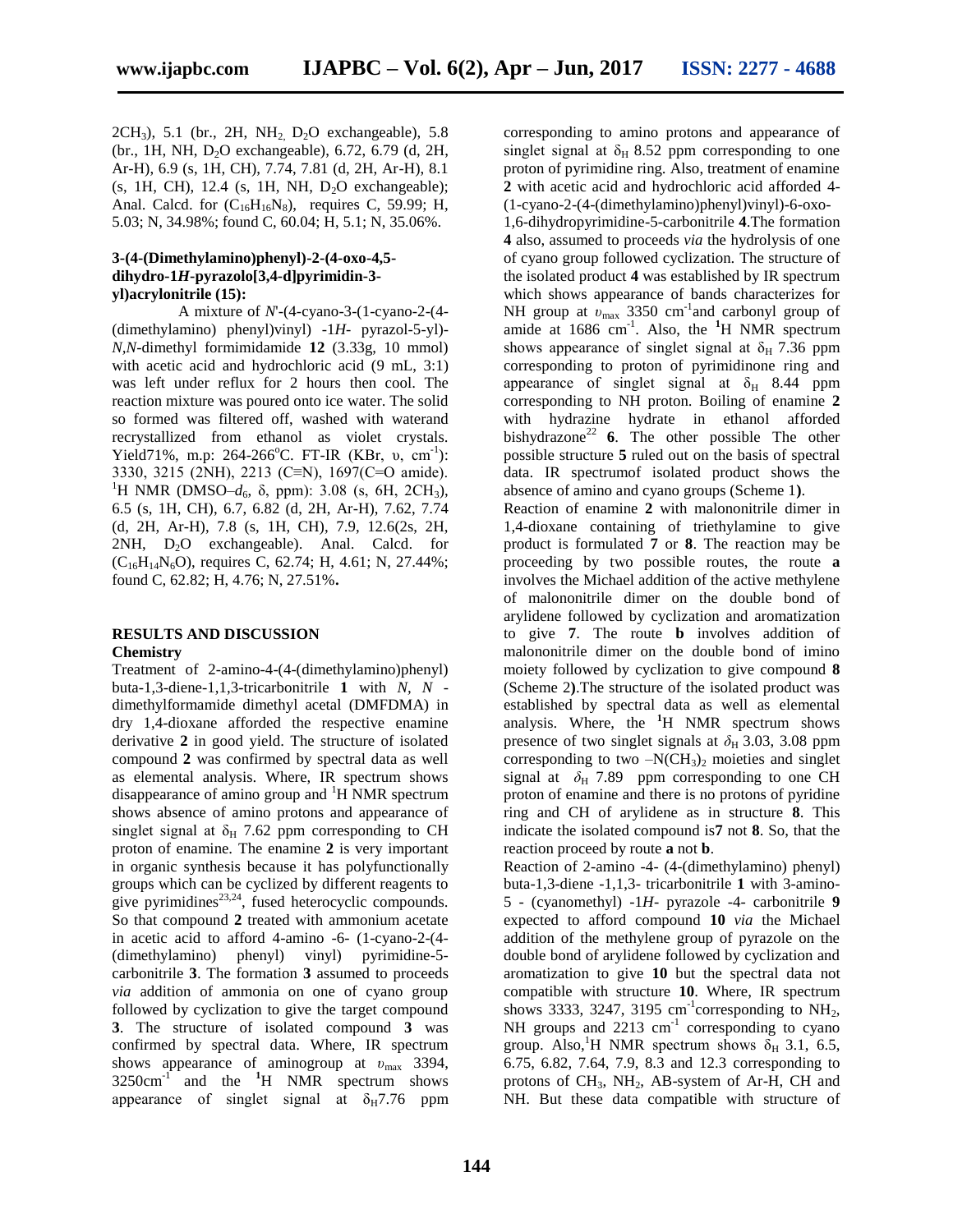arylidenederivative<sup>25</sup>11 not 10. . Good evidence, we can be obtain the product **11** *via* direct reaction of 3 amino-5-(cyanomethyl)-1*H*-pyrazole-4-carbonitrile **9** with 4-(dimethylamino) benzaldehyde which reported<sup>22</sup> (Scheme 3).

Treatment of 5-amino -3- (1-cyano-2-(4- (dimethylamino) phenyl) vinyl) -1*H*- pyrazole-4 carbonitrile **11** with DMFDMA in dry 1,4-dioxane afforded enamine  $12$ . IR and  ${}^{1}H$  NMR spectra show disappearance of amino group and appearance of singlet signal at  $\delta_H$  7.6 ppm in <sup>1</sup>H NMR spectrum corresponding to CH proton of enamine. The enamine compound **12** can be cyclized by hydrazine hydrate which may be proceeding by two possible routes. Theroute **a** involves elimination of ammonia and dimethyl amine molecules to give compound **13**. The route **b** involves elimination of dimethyl amine followed by cyclized to give **14**.The structure of the isolated product was established by spectral data as well as elemental analysis, where, the IR spectrum shows disappearance of cyano groups and appearance of NH<sub>2</sub>, NH groups at 3405, 3356, 3260, 3199 cm<sup>-1</sup>. This indicates the isolated compound is **14** not **13** and the reaction proceeds *via* route **b** not **a**. Also, we can be cyclized enamine **12** by boiling it in hydrochloric and acetic acids to afford 3-(4-(dimethylamino) phenyl) -2- (4-oxo-4,5-dihydro-1H-pyrazolo[3,4 d]pyrimidin-3-yl) acrylonitrile **15**. The structure of compound **15** was confirmed by IR spectrum which shows appearance of amide carbonyl at 1697 cm<sup>-1</sup> (Scheme 4).

#### **CONCLUSION**

Cyclization of enamines **2** and **12** with AcONH4/AcOH, HCl/AcOH, malononitrile dimer, hydrazine hydrate to give novel pyrimidines, 1,8 naphthyridine and pyrazolo [3,4-d] pyrimidine derivatives.

#### **ACKNOWLEDGEMENT**

The authors would like to thank the Chemistry Department, Faculty of Science, Al-Azhar University at Assist for their financial support to facilitate the publication of this study.

#### **REFERENCES**

- 1. Abdulla RF, Brinkmeyer RS.The chemistry of formamideacetals.Tetrahedron,1979; 35: 1675- 1735.
- 2. Abu-Shanab FA, Sherif SM, Mousa SAS. Dimethylformamide dimethyl acetal as a building block in heterocycle synthesis. J. Heterocycl. Chem.,2009; 46(5): 801-827.
- 3. Jahromi EB, Mehranpour A. A Novel Synthesis of New 1,8-Naphthyridine Derivatives Using

the Reaction of Vinamidinium Salts With 2,6- Diaminopyridine. J. Heterocyclic Chem., 2017, 54, 1210-1214.

- 4. Kumar A, Sinha S, Chauhan PM. Synthesis of novel antimycobacterial combinatorial libraries of structurallydiverse substituted pyrimidines by three-component solid phase reactions*.* Bioorg Med Chem. Lett.,2012; 12: 667-669.
- 5. Nasr MN, Gineinah MM. Pyrido [2,3 d]pyrimidines and pyrimido [5',4':5,6] pyrido[2,3-d]pyrimidines as new antiviral agents: synthesis and biological activity.Arch Pharm.,2002; 335: 289-295.
- 6. Sondhi SM, Johar M, Rajvanshi S, *et al.* Anticancer, anti-inflammatory and analg-esic activity evaluation of heterocyclic compounds synthesized by the reaction of 4-isothiocyanato-4-methylpentan-2-one with substituted ophenylenediamines, o-diamino-pyridine and (un)substituted o-diaminopyrimidines. Aust. J. Chem.,2001; 54: 69-74.
- 7. Gangjee A, Vidwans A, Elzein E, McGuire JJ, Queener SF, Kisliuk RL. Synthesis, antifolate and antitumor activities of classical and nonclassical 2-amino-4-oxo-5- substitutedpyrrolo [2,3-d]pyrimidines. J. Med. Chem.,2001; 44: 1993-2003.
- 8. Kumar N, Singh G, Yadav AK. Synthesis of some new pyrido[2,3-d]pyrimidines and their ribofuranosides as possible antimicrobial agents*.*  Heteroatom Chem.,2001; 12: 52-56.
- 9. Massari S, Daelemans D, BarrecaML *et al.* 1,8- Naphthyridone Derivative Targets The Hiv-1 Tat-Mediated Transcription And Potently Inhibits The Hiv-1 Replication. J. Med. Chem.,2010; 53(2): 641–648.
- 10. Fadda AA, El-Defrawy AM, El-Habiby SA. Synthesis, cytotoxicity activity, DFT molecular modeling studies and quantitative structure activity relationship of some novel 1,8 naphthyridine derivatives.American Journal of Organic Chemistry,2012; 2(4): 87–96.
- 11.Roma G, Grossi G. 1,8-Naphthyridines VII. New substituted 5-amino[1,2,4]triazolo[4,3 a][1,8]naphthyridine-6-carboxamides and their isosteric analogues, exhibiting notable antiinflammatory and/or analgesic activities, but no acute gastrolesivity.Eur. J. Med. Chem.,2008; 43(8): 1665–1680.
- 12. Laxminarayana E, Karunakar T, Shankar SS, Chary MT. A study on antibacterial activity of<br>substituted 1,8-naphthyridines containing substituted  $1,8$ -naphthyridines carbaldehydes, methylene hydrazines, thiadiazolamines and triazolethiols*.* Journal of advances in drug research,2012; II(2): 6–11.